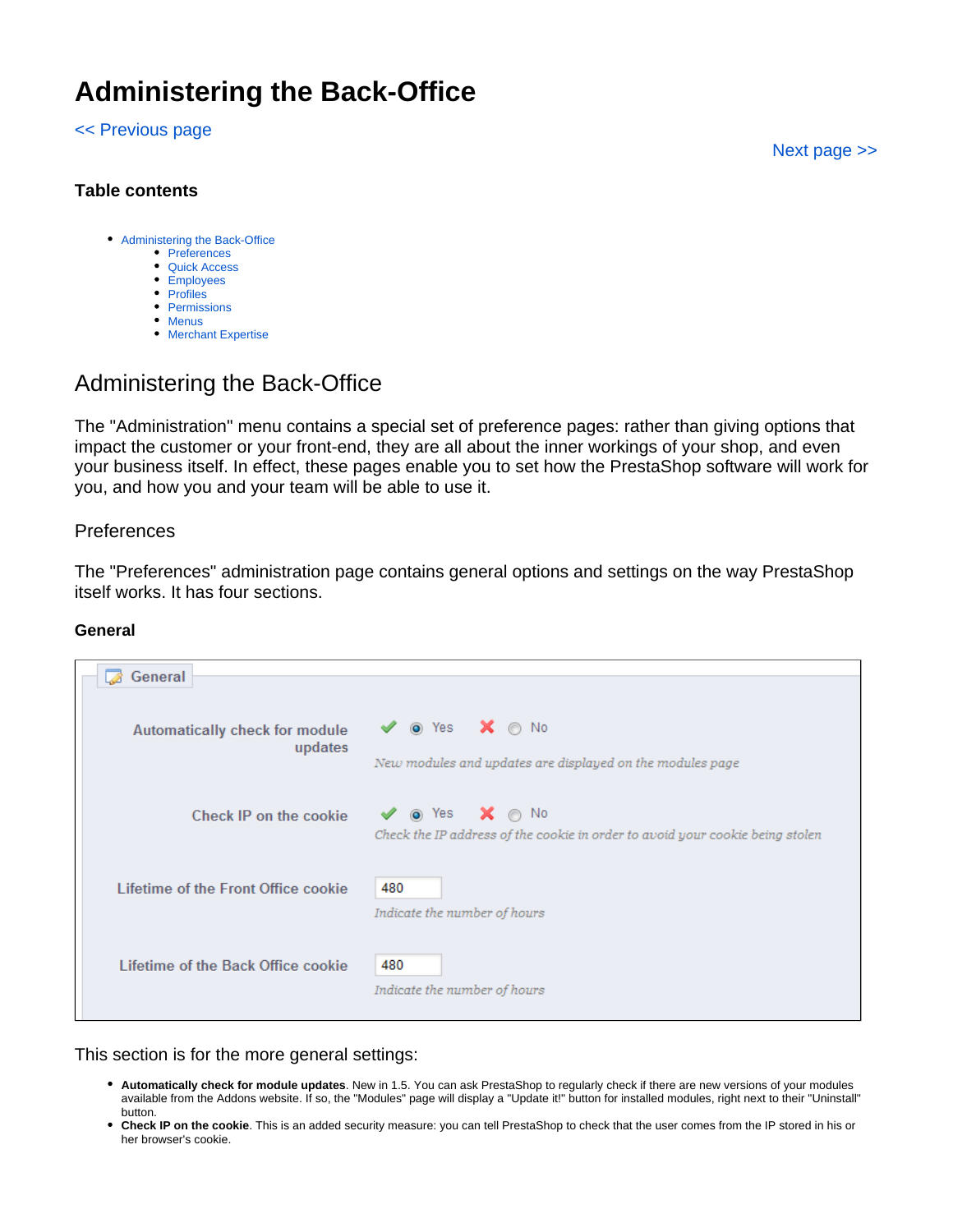- **Lifetime of the Front Office cookie**. By default, the longevity of a PrestaShop cookie is 480 hours (20 days). You can reduce it if you feel your security needs it.
- **Lifetime of the Back Office cookie**. By default, the longevity of a PrestaShop cookie is 480 hours (20 days). You can reduce it if you feel your security needs it.

## **Upload quota**

This page helps you define the authorized size of uploaded files from your own team – not from your customers.

| Upload quota             |                                                                                                                                              |
|--------------------------|----------------------------------------------------------------------------------------------------------------------------------------------|
|                          |                                                                                                                                              |
|                          |                                                                                                                                              |
| Attachment maximum size  | 8<br>Megabytes                                                                                                                               |
|                          | Set the maximum size of attachment files (in MegaBytes). Maximum: 40M                                                                        |
|                          |                                                                                                                                              |
| File value upload limit  | Megabytes<br>2                                                                                                                               |
|                          | Define the limit upload for a downloadable product, this value have to be inferior or equal<br>to your server's maximum upload file (40 MB). |
|                          |                                                                                                                                              |
| Image value upload limit | Megabytes<br>$\overline{2}$                                                                                                                  |
|                          | Define the limit upload for an image, this value have to be inferior or equal to your server's<br>maximum upload file (40 MB).               |
|                          |                                                                                                                                              |

There are three options, one being general and the two others being more specific:

- **Attachment maximum size**. The default value is directly taken from your server's settings, but you can lower it if necessary.
- **File value upload limit**. If you sell virtual products (services, booking and downloadable products), this setting can limit the size of the files your team can upload – and thus the size of the final product. Plan in advance so that you never leave one of your team members blocked.
- **Image value upload limit**. Likewise, you can limit the size of image that you or your team can upload to your shop. This can serve as a handy reminder that team-members should strive to reduce the size of image, as it is often not useful to upload anything more than 600x600 (which is roughly 200 kB when correctly compressed). See the "Images" preferences page for the image sizes your shop is set to use. This has the added benefit of saving on both server space and bandwidth usage, as well as processor power (since PrestaShop resizes uploaded image to give you thumbnails and more).

#### **Help**

To help you with your everyday usage of PrestaShop, the development team has added many tips & tricks within the interface.

| Help |                               |                                                                                                                                 |
|------|-------------------------------|---------------------------------------------------------------------------------------------------------------------------------|
|      |                               |                                                                                                                                 |
|      | <b>Back Office help boxes</b> | $\vee$ $\circ$ Yes $\mathsf{X}$ $\circ$ No<br>Enable yellow help boxes which are displayed under form fields in the Back Office |
|      | <b>Hide optimization tips</b> | $\vee$ o Yes $\mathsf{X}$ o No<br>Hide optimization tips on the Back Office homepage                                            |

You can have them displayed using one of these two options:

- **Back Office help boxes**. This will display yellow help boxes below some of the more obscure form fields.
- **Hide optimization tips**. This will display a box with configuration tips on the homepage of the PrestaShop back-office.

#### **Notifications**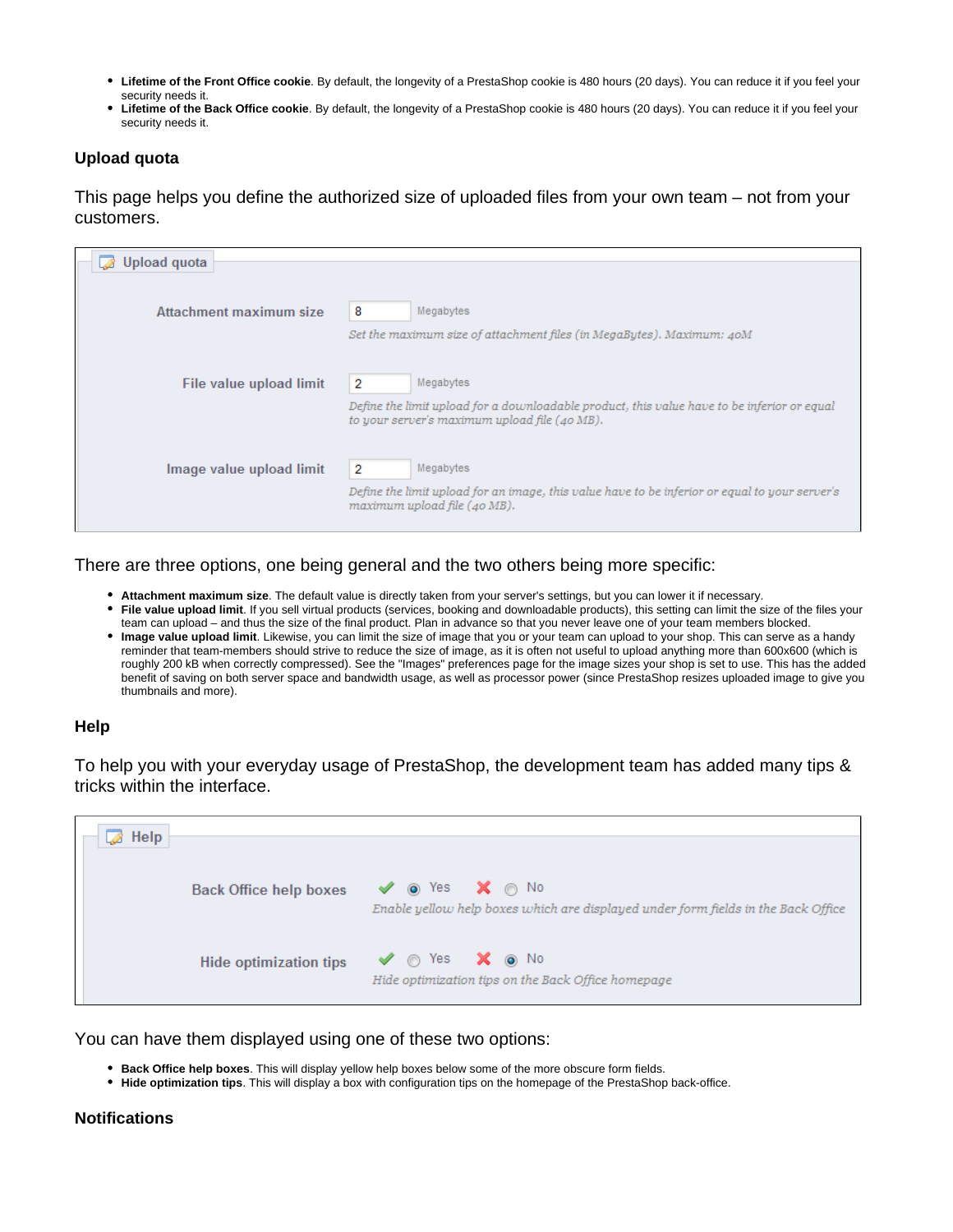Notifications are numbered bubbles that are displayed at the very top of any administration page when you have loaded it, right next to the shop's name. They display the number of new items since the last you clicked on them.

| Notifications                           |                                                                                                                                          |
|-----------------------------------------|------------------------------------------------------------------------------------------------------------------------------------------|
|                                         |                                                                                                                                          |
| Show notifications for new orders       | $\vee$ $\circ$ Yes $\mathsf{X}$ $\circ$ No<br>This will display notifications when new orders are made on your shop                      |
| Show notifications for new<br>customers | $\mathbf{X} \odot \mathbf{N}$<br>$\sqrt{\phantom{a}}$ or Yes<br>This will display notifications when new customers register on your shop |
| Show notifications for new messages     | $\mathsf{X}$ $\circ$ No<br>$\vee$ $\bullet$ Yes<br>This will display notifications when new messages are posted on your shop             |

You can choose not to receive them for some content types:

- **Show notifications for new orders**. Clicking it display a larger bubble containing the name of the customers that registered since last time. From there on, you can either open any customer's single page, or open the "Customers" page to get the complete list.
- **Show notifications for new customers**. Clicking it display a larger bubble containing the numbers, amounts and customer names for the order that were last placed on your shop. From there on, you can either open any order's single page, or open the "Orders" page to get the complete list.
- **Show notifications for new messages**. Clicking it display a larger bubble containing the e-mail of the persons who last sent you a message using the contact form on your shop. From there on, you can either open any message, or open the "Customer Service" page to get the complete list.

# <span id="page-2-0"></span>Quick Access

PrestaShop has handy shortcuts to your most important pages, which can be accessed through the "Quick Access" menu, at the top right of every page of the PrestaShop back-office (right next to the username).

The "Quick Access" administration page enables you to create customized shortcuts, and make your navigation within the administration area even more relevant to you and your team.

|                          | ID<br>▼△       | Name<br>$\mathbf{v}$ $\mathbf{A}$ | Link<br>$\overline{\phantom{a}}$                 | New window<br>$\overline{\phantom{a}}$               | <b>Actions</b>           |
|--------------------------|----------------|-----------------------------------|--------------------------------------------------|------------------------------------------------------|--------------------------|
| $\overline{\phantom{a}}$ |                |                                   |                                                  | $\overline{\phantom{a}}$<br>$\overline{\phantom{a}}$ | $\overline{\phantom{a}}$ |
|                          |                | Home                              | index.php                                        | ◚                                                    | $\mathscr{O} \square$    |
|                          | $\overline{2}$ | My Shop                           | $\sim$                                           |                                                      | 20                       |
|                          | 3              | New category                      | index.php?controller=AdminCategories&addcategory | ົ                                                    | ü<br>$\mathscr{D}$       |
|                          | 4              | New product                       | index.php?controller=AdminProducts&addproduct    | 灬                                                    | 20                       |
|                          |                | New voucher                       | index.php?controller=AdminCartRules&addcart_rule |                                                      | €<br>I                   |

#### The page displays all the shortcuts that have already been created. By default, they are

- **Home**. Takes you to the home-page of your back-office.
- **My shop**. Takes you to the home-page of your shop. This is akin as clicking on the "View my shop", located at the top right of the back-office.
- **New category**. This special link takes you directly to the category creation form.
- **New product**. This special link takes you directly to the product creation page.
- **New voucher**. This special link takes you directly to the voucher/cart rule creation page.

Pages that open in a new tab/window will have a green mark in the "New window" column.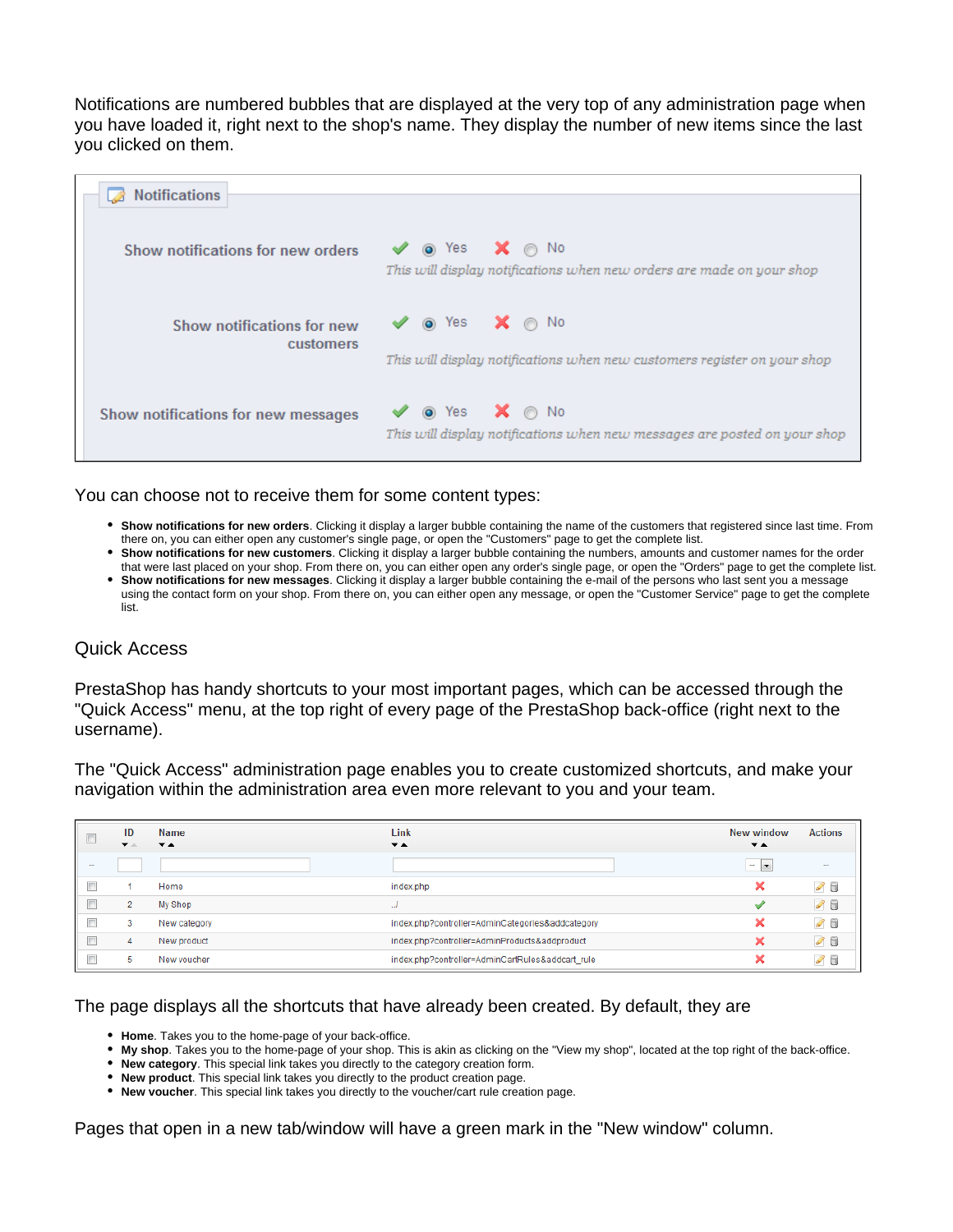You can create as many shortcuts as needed – just do not overdo it, obviously, since this would render the "Quick access" menu slower to read.

#### **Adding a new link**

Let's create a shortcut the order creation page, from which you can create a new order, and even add new customers and their addresses on the fly.

| <b>Quick Access menu</b>                                |                                                                                     |
|---------------------------------------------------------|-------------------------------------------------------------------------------------|
|                                                         |                                                                                     |
| Name:                                                   |                                                                                     |
|                                                         |                                                                                     |
| URL:                                                    |                                                                                     |
|                                                         | If it's an URL that comes from your Back Office, you must NOT put a security token. |
|                                                         |                                                                                     |
| Open in new window: $\circ \checkmark \circ \checkmark$ |                                                                                     |

As usual, clicking the "Add New" button takes you to the creation form:

- **Name**. Give the shortcut a unique name. Make it short and descriptive.
- **URL**. Indicate the page's address. Here is how you can use even pages with complex links as quick links:
	- 1. While keeping the link creation page open, go to the "Orders" page under the "Orders" menu in a new browser tab. 2. Copy its web address from the browser's address bar. For instance, [http://www.myprestashop.com/admin/index.php?](http://www.myprestashop.com/admin/index.php?controller=AdminOrders&token=f326b0419984706791c03f7e96599147) [controller=AdminOrders&token=f326b0419984706791c03f7e96599147.](http://www.myprestashop.com/admin/index.php?controller=AdminOrders&token=f326b0419984706791c03f7e96599147)

| $\left($ $\right)$ |  |  | myprestashop.com/admin-dev/index.php?controller=AdminOrders&token=2d02715a1f6e5816e577c21c7791bb2d                     |  |  |  |
|--------------------|--|--|------------------------------------------------------------------------------------------------------------------------|--|--|--|
|                    |  |  | والزامة والمساحم المستمر والمسملة ومقاربا والمستملح المناط والمستعمل والمستحدث والمستحدث والمستحدث والمحارب وبالمستحدث |  |  |  |

- 3. Remove the whole &token=xxx part and keep the important bits (i.e., do not keep the domain and admin folder). In our case: index. php?controller=AdminOrders.
- 4. Paste the result in the "URL" field of the creation form.
- **Open in new window**. Indicate whether you want to have this tab open in a new window or not. In general, link to the back-office should be kept within the same tab/window, and links leading outside of the back-office (front-office, other site altogether) should open in a new window/tab.

Note that you absolutely can create links to other websites, for instance your PayPal account or your webmail. Simply paste the complete URL in the "URL" field, including the http:// prefix.

# <span id="page-3-0"></span>Employees

The "Employees" administration page lists all the user accounts that have access to your shop's backoffice. By default you will find the account that was created during the store's installation, which is automatically set as SuperAdmin. The SuperAdmin has access to all of PrestaShop's features without restriction.

| E      | ID<br>▼△ | Last name<br>$\overline{\mathbf{v}}$ $\mathbf{A}$ | <b>First name</b><br>▼▲ | E-mail address<br>▼▲   | <b>Profile</b><br>▼▲               | Can<br>log in<br>$\overline{\phantom{a}}$ | Actions |
|--------|----------|---------------------------------------------------|-------------------------|------------------------|------------------------------------|-------------------------------------------|---------|
| $\sim$ |          |                                                   |                         |                        | $\overline{\phantom{a}}$<br>$\sim$ | $\sim$                                    | $\sim$  |
|        |          | Dupont                                            | Jean                    | contact@prestashop.com | SuperAdmin                         |                                           | ×       |

You should make sure to create a new employee account for every actual employee that has anything to do you with your online business. This means that you should never have a general use account that everyone can use, because you need to keep track of who did what on your shop. Indeed, employees can edit orders, accept payments and refund customers, and you need to know who did what. Having a personal administration account for each employee is a good way for you to ensure that your team manages your shop responsibly.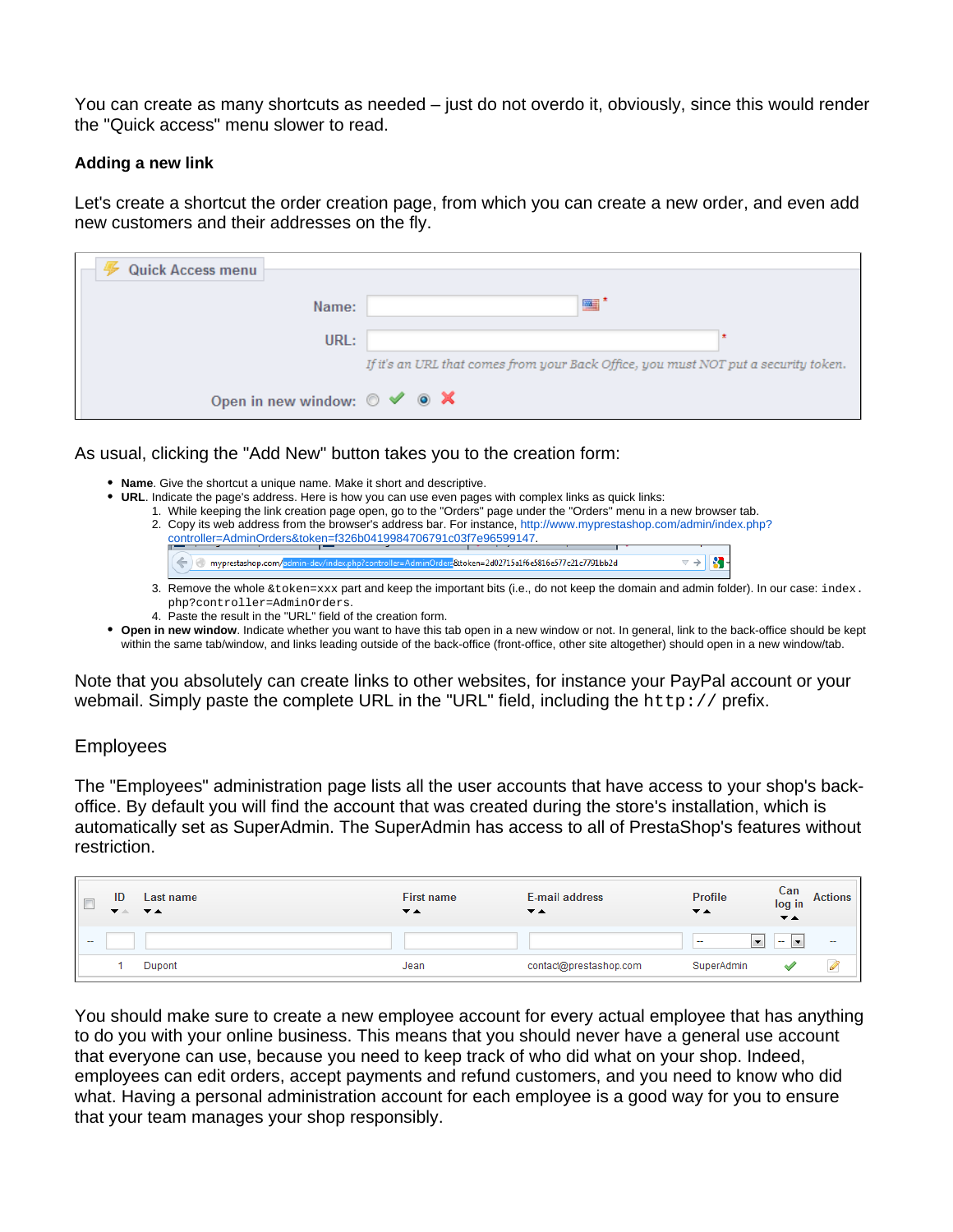#### **Adding a new employee**

| <b>图 Employees</b>                                             |                                                                                                           |
|----------------------------------------------------------------|-----------------------------------------------------------------------------------------------------------|
| First name:                                                    |                                                                                                           |
| Last name:                                                     |                                                                                                           |
| Password:                                                      |                                                                                                           |
|                                                                | Min. 8 characters; use only letters, numbers or -_                                                        |
| E-mail address:                                                |                                                                                                           |
| Admin panel color:                                             |                                                                                                           |
|                                                                | Admin panel background will be displayed in this color. HTML colors only (e.g. "lightblue",<br>"#CC66oo") |
| Default tab                                                    | Home<br>$\blacktriangledown$                                                                              |
|                                                                | This tab will be displayed just after login                                                               |
| <b>Back Office width</b>                                       |                                                                                                           |
|                                                                | Back Office width, in pixels. The value "o" means that the Back Office width will be flexible.            |
| Language:                                                      | English (English) - *                                                                                     |
|                                                                | Theme: default                                                                                            |
|                                                                | Back Office theme                                                                                         |
| Show screencast at log in: $\circ \checkmark \circ \mathsf{X}$ |                                                                                                           |
|                                                                | Display the welcome video in the Admin panel dashboard at log in                                          |
|                                                                | Status: $\circ \checkmark$ $\circ$ X                                                                      |
|                                                                | Allow or disallow this employee to log into the Admin panel                                               |
| Profile:                                                       | $-$ Choose $ \vert \mathbf{v} \vert$ <sup>*</sup>                                                         |
|                                                                |                                                                                                           |

The "Add New" button takes you to the employee creation form.

#### It has a dozen settings:

- **First name** and **Last name**. The name does not appear to customers, but is very helpful when you need to know who did what on your shop.
- **Password**. Try your best to not make it obvious. You do not want an employee's account to be used by unknown people.
- **E-mail address**. If allowed to, the employee will receive customer's e-mails and PrestaShop's notifications on this address. It is also used as the account's login identifier.
- **Admin panel color**. A bit of a cosmetic setting, which can serve as a reminded of which account you are currently logged with. For instance, you could make it so that SuperAdmin accounts have green background color, while logisticians or friends use a yellow color. When you log in using one of your company's computer, this helps you know right away which account (or type of account) you are using, and decide whether you should use it or switch to another.
- **Default page**. You can decide which page the user sees right after logging-in. This could be the stats page for SuperAdmins, and the orders page for salespersons.
- **Back Office width**. By default, PrestaShop's back-office interface is as wide as your screen allows. When you have a really wide screen, this can prove a problem. Use this setting to limit the interface's width to a given size, in pixels.
- **Language**. The default language, since your business might be done in English, but your logisticians might be from another country. Make sure to add the necessary languages, using the "Languages" page under the "Localization" menu.
- **Theme**. The back-office of PrestaShop can use a different theme than the default one. You can choose which one to use here.
- **Show screencast at log in**. When enabled, PrestaShop will display a welcome video on the back-office home-page, which tells about the improvement and features of your current version of PrestaShop.
- **Status**. You can temporarily and definitively disable an account. This enables you to create temporary accounts, for instance when you need help during the holidays or the shopping season.
- **Profile**. It is very important that you assign a correct profile to each employee account. A profile is tied to a set of permissions and access rights, and you should get to know the existing ones, listed in the "Profiles" page under the "Administration" menu (see below for more information). The profile determines which part of your shop's back-office the employee has access to; for instance, when the employee logs in, only the pages /menus that have been configured as accessible to his or her profile will be displayed. This is a very important setting.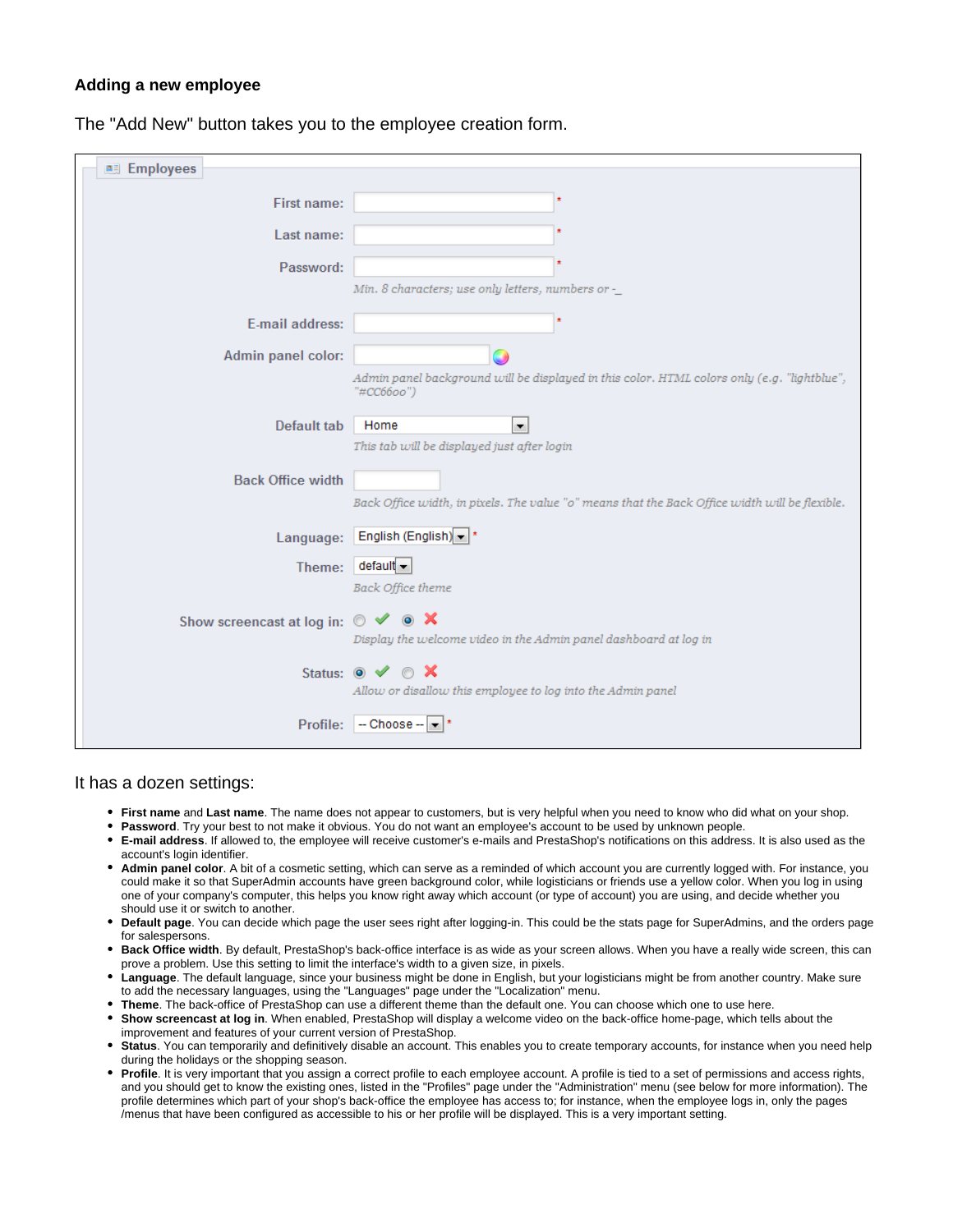#### **Employees option**

| <b>&amp;</b> Employee options   |                                                                     |
|---------------------------------|---------------------------------------------------------------------|
|                                 |                                                                     |
|                                 |                                                                     |
| Password regeneration           | minutes<br>360                                                      |
|                                 | Security: minimum time to wait between two password changes         |
|                                 |                                                                     |
|                                 |                                                                     |
| Memorize language used in Admin | $No -$                                                              |
| panel forms                     |                                                                     |
|                                 | Allow employees to select a specific language for Admin panel forms |

The section at the bottom of the "Employees" page, right below the employees list, has two options available:

- **Password regeneration**. Enables you to set the frequency at which an employee can change his or her password.
- **Memorize language used in Admin panel forms**. If enabled, enables employees to save their own default form language.

# <span id="page-5-0"></span>Profiles

PrestaShop enables you to assign specific duties and rights to each employee who helps you manage the online shop. For example, the administrator will have access to the entire store, without restriction, while an employee can only have access to the catalog or orders.

| $\Box$                    | ID<br>$\mathbf{v}$ | Name<br>$\overline{ }$ $\overline{ }$ $\overline{ }$ | <b>Actions</b> |
|---------------------------|--------------------|------------------------------------------------------|----------------|
| $\sim$                    |                    |                                                      | $\sim$         |
|                           | и                  | SuperAdmin                                           | Í              |
| $\overline{\mathbb{R}^n}$ | $\overline{2}$     | Administrator                                        | $\mathcal{S}$  |
| $\Box$                    | 3                  | Logistician                                          | $\mathscr{O}$  |
| $\Box$                    | 4                  | Translator                                           | $\mathcal{S}$  |
| $\Box$                    | 5                  | Salesman                                             | Í<br>ü         |

#### By default, PrestaShop has 5 profiles ready to use:

- **SuperAdmin**. The highest rank. It has all the rights and can access everything on the PrestaShop installation.
- **Administrator**. Can do and view pretty much everything, apart from CMS content, shop URLs, price rules, multistore setting, and couple other pages. Only trusted employees should have access to this profile.
- **Logistician**. Those in charge of packing and sending orders. Can only access the orders, shipping and stock management pages, and part of the catalog and customer pages.
- **Translator**. Those who are tasked in translating your shop's textual content. Can access products and categories, CMS content and the "Translations" page.
- **Salesman**. Your salespersons, if any. In addition to the translator's access rights, can also access the customer pages, the modules and webservice, and some stats.

You can see the details of the access rights by reviewing each profile in the "Permissions" page (see below).

The SuperAdmin profile cannot be deleted, only renamed.

# **Adding a new profile**

You can add as many profiles as needed.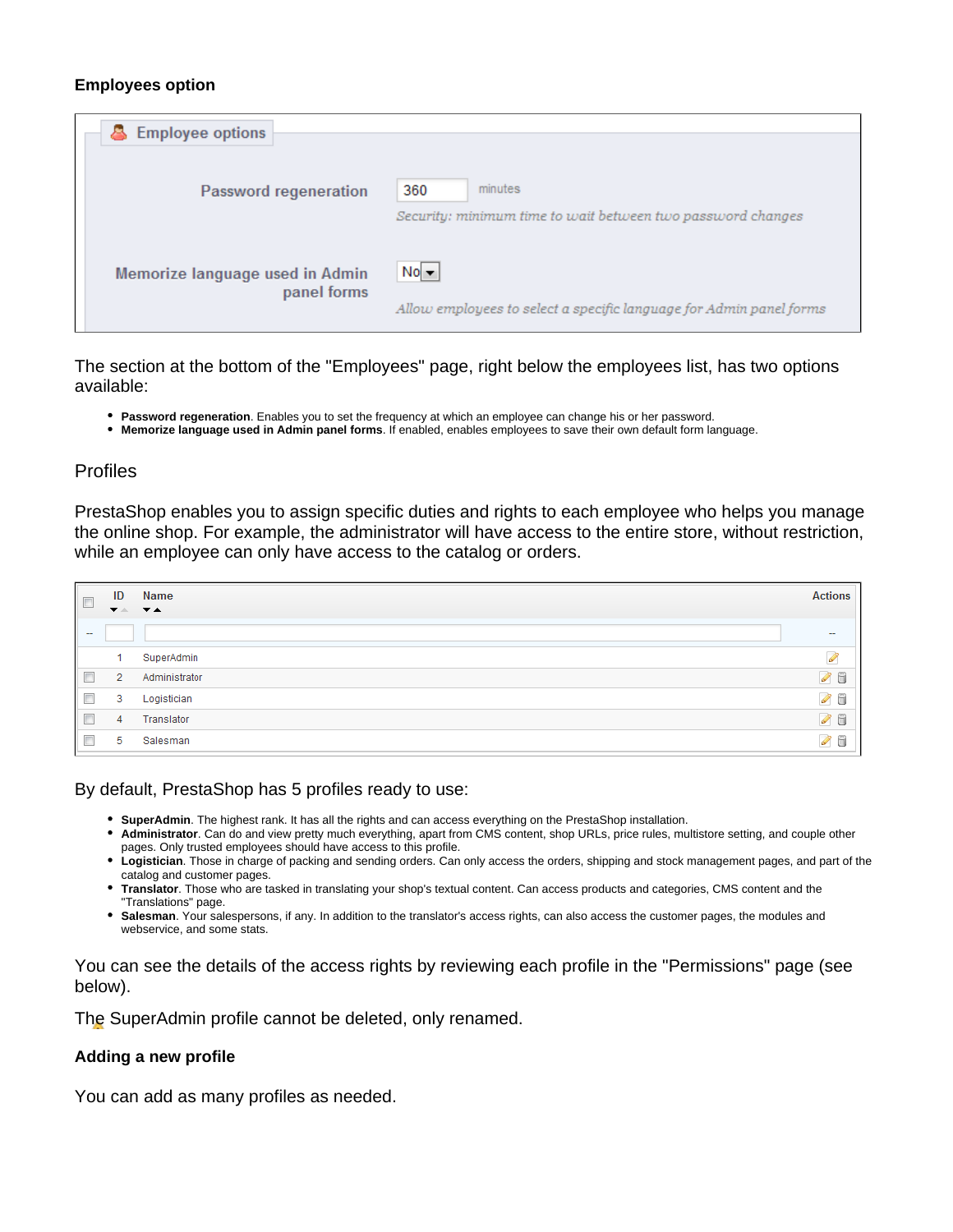Adding a new profile is pretty straightforward: simply click the "Add new" button, enter a unique name for the new profile, and save.

| Name: |  |
|-------|--|
|       |  |
|       |  |

The more complex part comes when setting the new profiles access rights. This is done in the "Permissions" page (see below).

#### <span id="page-6-0"></span>Permissions

Permissions are the central part of PrestaShop's profiles. They enable you to see very precisely what an employee account can and cannot do on your shop.

| SuperAdmin    | Tabs                          | $\blacksquare$ View      | $\Box$ Add               |                          | $\blacksquare$ Edit $\blacksquare$ Delete | $\Box$ All               | <b>Modules</b>                   |                          |                          |
|---------------|-------------------------------|--------------------------|--------------------------|--------------------------|-------------------------------------------|--------------------------|----------------------------------|--------------------------|--------------------------|
| Administrator | Home                          | $\overline{\mathbf{v}}$  | ⊽                        | $\overline{\mathcal{J}}$ | $\overline{\mathbf{v}}$                   | $\overline{\mathbf{v}}$  |                                  | <b>View</b>              | Configure                |
| Logistician   | <b>CMS Pages</b>              |                          | $\blacksquare$           | $\blacksquare$           | $\overline{\phantom{a}}$                  | $\Box$                   | » Bank Wire                      | $\overline{\mathcal{A}}$ | $\overline{\phantom{a}}$ |
|               | <b>CMS Categories</b>         |                          | $\Box$                   | $\blacksquare$           | $\overline{\phantom{a}}$                  | $\overline{\phantom{a}}$ | » Block advertising              | $\overline{\mathcal{L}}$ | $\overline{\phantom{a}}$ |
| Translator    | <b>Combinations Generator</b> | $\Box$                   | $\Box$                   | $\Box$                   | $\Box$                                    | $\Box$                   | » Top seller block               | $\overline{\mathcal{J}}$ | $\Box$                   |
| Salesman      | Search                        | ⊽                        | $\overline{\mathsf{v}}$  | $\overline{\mathcal{A}}$ | $\overline{\mathbf{v}}$                   | $\overline{\mathbf{v}}$  | » Cart block                     | $\overline{\mathcal{J}}$ | $\Box$                   |
|               | <b>Shops</b>                  | ⊽                        | $\overline{\mathcal{J}}$ | $\overline{\mathcal{A}}$ | $\overline{\mathbf{v}}$                   | $\overline{\mathcal{L}}$ | » Categories block               | $\overline{\mathbf{v}}$  | $\Box$                   |
|               | <b>Shop URLs</b>              |                          | $\Box$                   | $\Box$                   | $\Box$                                    | $\Box$                   | » CMS Block                      | $\overline{\mathbf{v}}$  | $\Box$                   |
|               | Catalog                       | ⊽                        | $\overline{\mathsf{v}}$  | $\overline{\mathcal{A}}$ | $\overline{\mathcal{L}}$                  | $\overline{\mathcal{L}}$ | » Block contact                  | $\overline{\mathcal{L}}$ | $\Box$                   |
|               | » Products                    | $\overline{\mathsf{v}}$  | $\overline{\mathcal{J}}$ | √                        | $\overline{\mathcal{L}}$                  | $\sqrt{}$                | » Block contact infos            | $\overline{\mathcal{A}}$ | $\Box$                   |
|               | » Categories                  | $\overline{\mathcal{A}}$ | $\overline{\mathcal{J}}$ | $\overline{\mathcal{J}}$ | $\overline{\mathcal{L}}$                  | $\overline{\mathcal{L}}$ | » Currency block                 | $\overline{\mathcal{L}}$ | $\Box$                   |
|               | » Monitoring                  | $\overline{\mathcal{A}}$ | $\overline{\mathcal{A}}$ | $\overline{\mathcal{A}}$ | $\overline{\mathcal{L}}$                  | $\overline{\mathcal{L}}$ | » Block customer data<br>privacy | $\overline{\mathcal{L}}$ | $\Box$                   |
|               | » Attributes and Values       | √                        | $\overline{\mathcal{L}}$ | $\overline{\mathcal{A}}$ | $\overline{\mathbf{v}}$                   | $\overline{\mathcal{L}}$ | » Language block                 | $\overline{\mathcal{F}}$ | $\Box$                   |
|               | » Features                    | $\overline{\mathcal{A}}$ | $\overline{\mathbf{v}}$  | $\overline{\mathcal{J}}$ | $\overline{\mathbf{v}}$                   | $\overline{\mathbf{v}}$  | » Manufacturers block            | $\overline{\mathcal{L}}$ | $\overline{\phantom{a}}$ |
|               | » Manufacturers               | ⊽                        | $\overline{\mathcal{J}}$ | $\overline{\mathcal{J}}$ | $\overline{\mathbf{v}}$                   | $\overline{\mathbf{v}}$  | » My Account block               | $\overline{\mathbf{v}}$  | $\Box$                   |
|               | » Suppliers                   | $\overline{\mathcal{A}}$ | $\overline{\mathcal{J}}$ | $\overline{\mathcal{J}}$ | $\overline{\mathcal{A}}$                  | $\overline{\mathsf{v}}$  | » My Account block on            | $\overline{a}$           |                          |

#### The "Permissions" administration page is built using tabs:

- On the left of the screen, as many tabs as there are available profiles.
- On the remaining right of the screen, PrestaShop display the clicked profile's permissions. This tab contains two tables, side by side.

#### When you click any profile (except SuperAdmin), the two tables appear to give you access to their criteria:

- On the left, menu-related permissions: you can decide what the profile can do with menus. In effect, you could prevent a profile from editing the content of a page, or even hide the menu entirely.
- On the right, module-related permissions: while you might allow some profiles to see the available modules, you might prefer that only the most trustworthy employees should be able to configure some key modules.

#### For each of the menu criteria, you have 5 options:

- **View**. Employee can view information.
- **Add**. Employee can add new information.
- **Edit**. Employee can change information.
- **Delete**. Employee can delete information.
- **All**. Enable all the above options for the current row.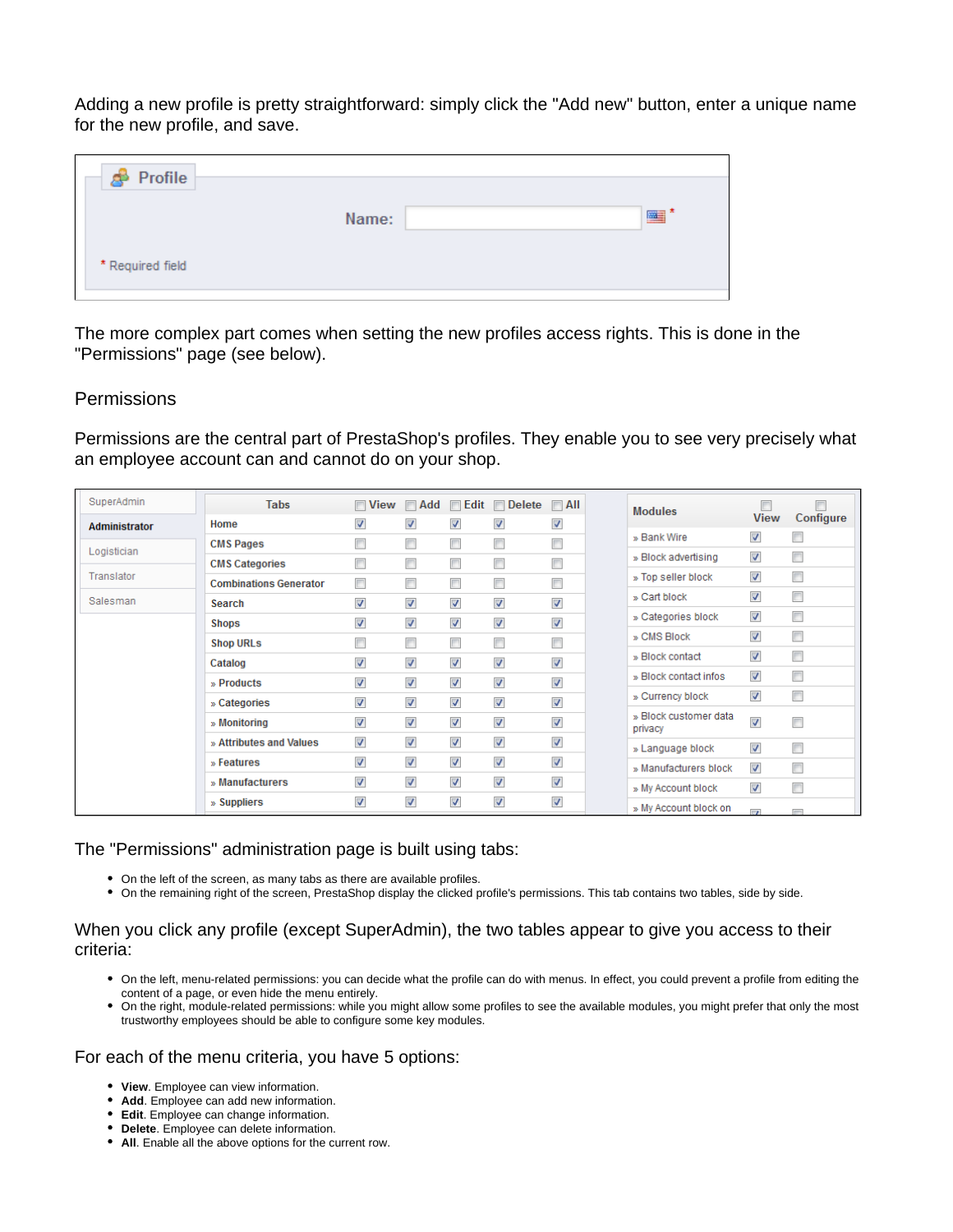Meanwhile, the module criteria have only 2 options:

- **View**. Employee can view the module's configuration.
- **Configure**. Employee can configure the module.

The SuperAdmin permissions cannot be changed: the profile simply has all the rights for every criterion.

#### **Setting permissions for a new profile**

For this example we will create a new profile, "Order Preparer". First create the profile in the "Profiles" page, by filling the "Name" field. As soon as it is saved, it appears in the list of profiles.

Then you need to assign permissions to this new profile. Go to the "Permissions" page, and click on the tab for the new profile: the list of criteria appears. By default, a new profile has access to none of the back-office pages, and can only view the impact of some modules on the back-office (for the pages he or she has permissions to view).

You have two ways to fill the criteria, depending on the limits or freedom you want the profile to have:

- Click the permission checkboxes one by one until it has enough access rights to get the job done.
- Have all the checkboxes checked, then remove permissions one by one until it has only the ones necessary.

You have two ways to have checkboxes checked in batches:

- Per column: at the top of each column, a checkbox makes it possible to have all of the column's checkboxes checked at once. Unchecking it unchecks all the currently checked boxes.
- Per row: if you click on the "All" checkbox for a given row, all the checkboxes this row will be checked. Unchecking it unchecks all the currently checked boxes.

You can then uncheck selected rows rather than spending time checking each needed rows one by one.

To avoid mistakes during the configuration of your permissions, PrestaShop automatically saves your settings every time you make a change. This means you do not have to click any "Save" button. Once you have assigned the profile its rights, you can return to the "Employees" administration page and start assigning that new profile to the employees who need it.

# <span id="page-7-0"></span>Menus

PrestaShop's back-office menu organization is not set in stone: while the default arrangement is built in order to have the most useful pages readily available, you might have a different opinion, and may want to change the organization, in part or in full.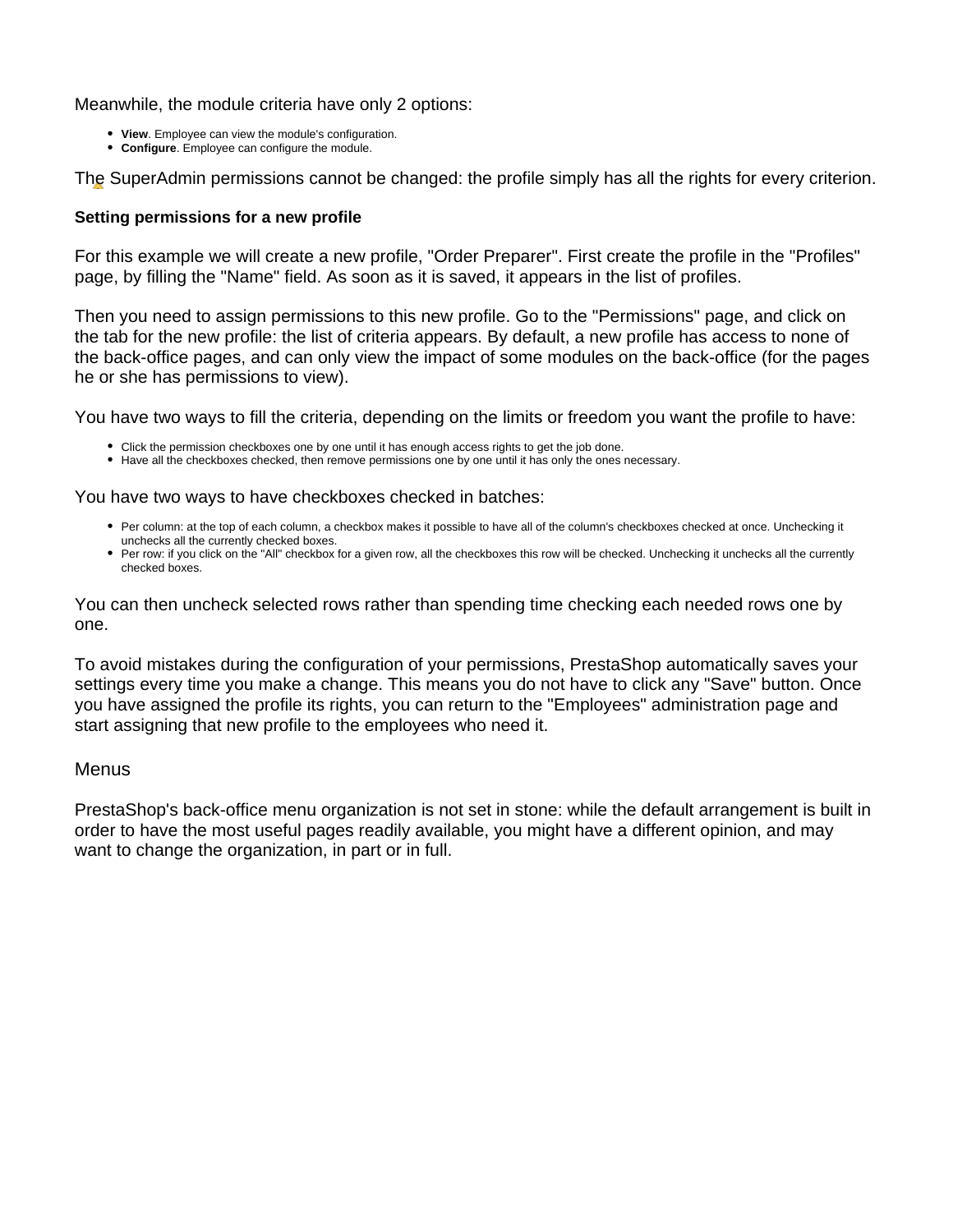| ID<br>$\overline{\phantom{a}}$ | <b>Name</b><br>$\overline{\phantom{a}}$ | Icon                     | <b>Module</b><br>$\overline{\phantom{a}}$ | Enabled                       | <b>Position Actions</b><br>$\blacktriangledown$ $\triangle$ |                          |
|--------------------------------|-----------------------------------------|--------------------------|-------------------------------------------|-------------------------------|-------------------------------------------------------------|--------------------------|
|                                |                                         | $\overline{\phantom{a}}$ |                                           | $\overline{\phantom{a}}$<br>÷ |                                                             | $\overline{\phantom{a}}$ |
| 9                              | Catalog                                 | È                        | -                                         | ✔                             | ▼                                                           | 0 8 8                    |
| 10                             | Orders                                  | S                        | ۰                                         | ✔                             | $\overline{\phantom{a}}$                                    | 0 8 8                    |
| 11                             | Customers                               | å,                       | -                                         | ৶                             | $\overline{\phantom{a}}$                                    | 0 8 8                    |
| 12                             | <b>Price Rules</b>                      | $\overline{\bullet}$     | -                                         | ✔                             | $\overline{\phantom{a}}$                                    | 0 8 8                    |
| 13                             | Shipping                                | U)                       | ۰                                         | ৶                             | $\overline{\phantom{a}}$                                    | 088                      |
| 14                             | Localization                            | Ø                        | -                                         | ✔                             | $\overline{\phantom{a}}$                                    | 0 8 8                    |
| 15                             | Modules                                 | ÷,                       | ÷                                         | ৶                             | $\overline{\phantom{a}}$                                    | 0 8 8                    |
| 16                             | Preferences                             | 7                        | -                                         | ✔                             | $\overline{\phantom{a}}$                                    | 2 8 8                    |
| 17                             | <b>Advanced Parameters</b>              | P                        | -                                         | ৶                             | $\overline{\phantom{a}}$                                    | 0 8 8                    |
| 18                             | Administration                          | ₽                        | -                                         | ✔                             | $\overline{\phantom{a}}$                                    | 0 8 8                    |
| 19                             | <b>Stats</b>                            | ol.                      | -                                         | S                             | $\overline{\phantom{a}}$                                    | 0 8 8                    |
| 20                             | Stock                                   | n                        | -                                         | ৶                             | $\blacktriangle$                                            | 2 8 8                    |

This administration page enables you to move, edit, disable and even create pages.

# **Moving menus**

Menus can be moved directly from the list. You can either click on the arrows in the "Position" column, or drag the row itself and drop it in the position you want it to have. As soon as you drop the row, PrestaShop saves the location automatically. You can drag the row when the mouse cursor is over the "Position" column.

You can disable a menu simply by clicking on the green checkmark in the "Enabled" column. Note that this will disable the menu for all back-office users. If you want to hide a menu from a specific set of users, edit their profile's permissions, in the "Permissions" administration page.

# **Moving pages**

To access a menu's pages, click the "+" icon on the right of the row. A new list appears within the main list, with the same columns.

Pages can be moved within a menu directly from the list. You can either click on the arrows in the "Position" column, or drag the row itself and drop it in the position you want it to have. As soon as you drop the row, PrestaShop saves the location automatically. You can drag the row when the mouse cursor is over the "Position" column.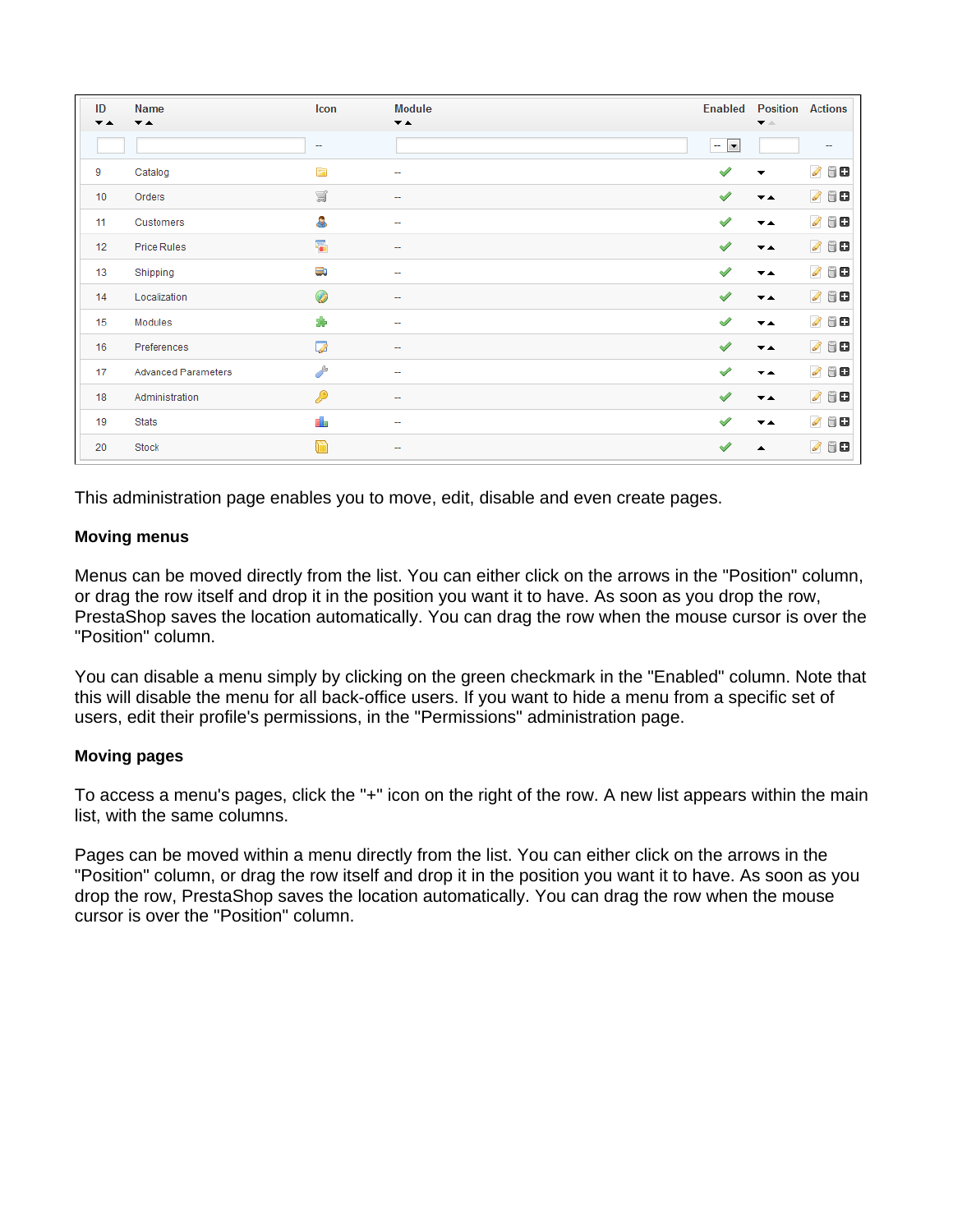| ID | <b>Name</b><br>▼▲        | Icon             | <b>Module</b><br>$\overline{\phantom{a}}$ | <b>Enabled Position Actions</b><br>▼△                |
|----|--------------------------|------------------|-------------------------------------------|------------------------------------------------------|
|    |                          | ÷                |                                           | $\overline{\phantom{a}}$<br>$\overline{\phantom{a}}$ |
| 9  | Catalog                  | E                | $\overline{\phantom{a}}$                  | 0 8 €<br>-                                           |
|    | <b>ID</b> Name           | Icon             | <b>Module</b>                             | <b>Enabled Position Actions</b>                      |
|    | 21 Products              |                  | $\overline{\phantom{a}}$                  | $\mathscr{O}$ 0<br>৶<br>▼                            |
|    | 22 Categories            |                  | $\overline{\phantom{a}}$                  | $\mathcal{L}$<br>$\overline{\phantom{a}}$            |
|    | 23 Monitoring            | ♦                | $\overline{\phantom{a}}$                  | 05<br>家                                              |
|    | 24 Attributes and Values | ₩                | ÷                                         | 0<br>▼▲                                              |
|    | 25 Features              | $\bullet$        | --                                        | $\mathscr{D}$ 0<br>▼▲                                |
|    | 26 Manufacturers         | ₩                | -                                         | $\sqrt{2}$<br>▼▲                                     |
|    | 27 Suppliers             | -3               | ÷                                         | 00<br>▼▲                                             |
|    | 28 Image Mapping         | $\sum_{i=1}^{n}$ | $\overline{\phantom{a}}$                  | $\mathcal{S}$<br>▾▴                                  |
|    | 29 Tags                  | Ĝ                | ÷                                         | $\mathscr{O}$ 0<br>$\overline{\phantom{a}}$          |
|    | 30 Attachments           | 甸                | $\overline{\phantom{a}}$                  | 00<br>ᇫ                                              |
| 10 | Orders                   | ¥                |                                           | 0 80                                                 |
|    |                          |                  |                                           | <b>District</b>                                      |

You can also move a page to a different menu altogether. This cannot be done directly from the list; you must open the page's editing form, where you will find the "Parent" option. Change that option to another menu name, save your changes, and when returning to the "Menus" page, the page will have moved menu.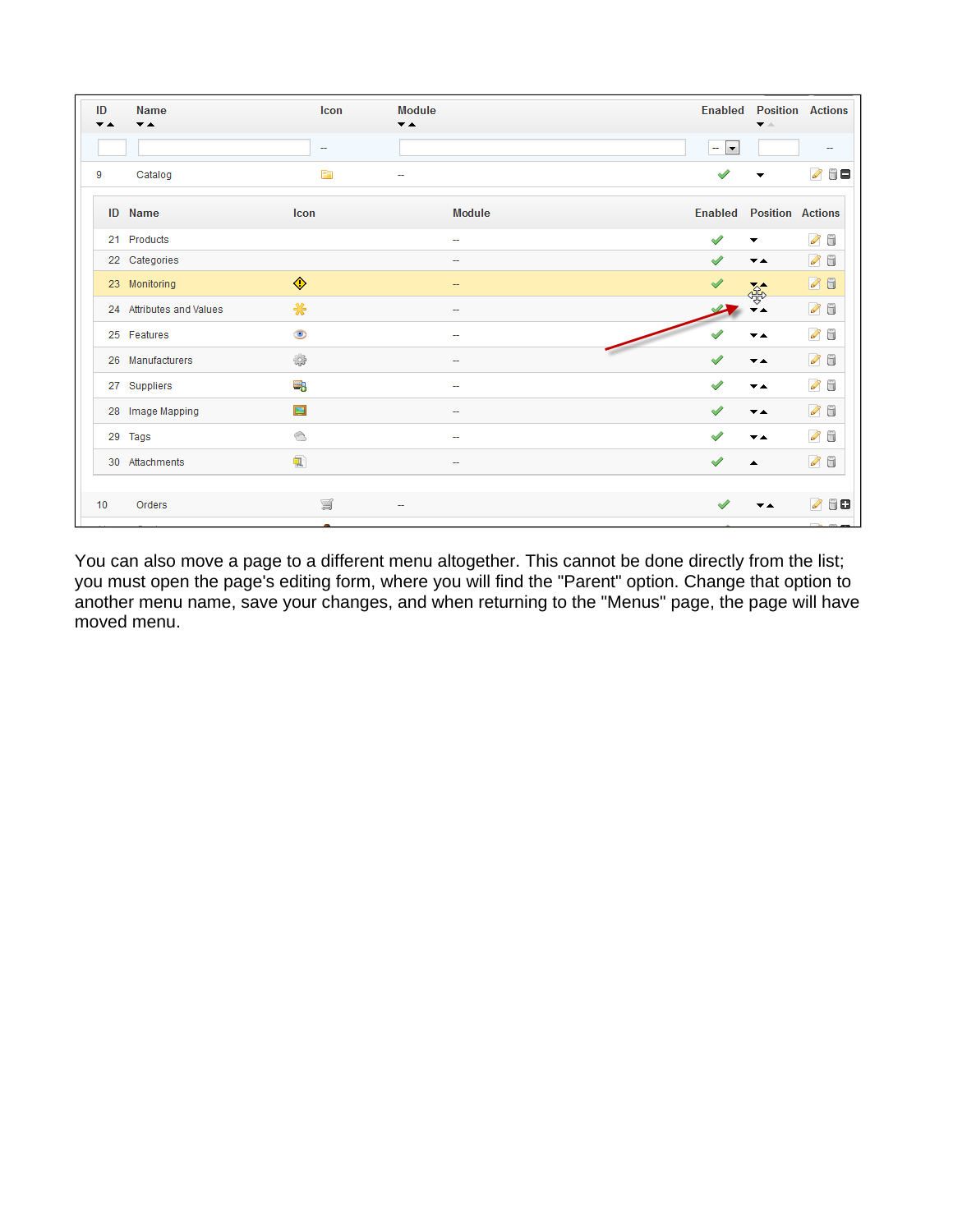| <b>国</b> Tabs    |                                                             |
|------------------|-------------------------------------------------------------|
|                  |                                                             |
| Name:            | - ™≣<br>Features                                            |
| Class:           | ×.<br>AdminFeatures                                         |
| Module:          |                                                             |
| Icon:            | Parcourir                                                   |
|                  | Upload logo from your computer (.gif, .jpg, .jpeg or .png). |
|                  | Status: $\circ \vee \circ \times$                           |
|                  | Show or hide tab.                                           |
| Parent:          | Catalog<br>٠                                                |
| * Required field | Home<br>Catalog                                             |
|                  | Orders                                                      |
|                  | Customers                                                   |
|                  | Price Rules<br>ピ<br>Shipping                                |
|                  | Localization                                                |
|                  | Modules                                                     |
|                  | Preferences                                                 |
|                  | Advanced Parameters                                         |
|                  | Administration                                              |
|                  | Stats<br><b>Stock</b>                                       |
|                  |                                                             |

You can disable a page simply by clicking on the green checkmark in the "Enabled" column. Note that this will disable the page for all back-office users. If you want to hide a page from a specific set of users, edit their profile's permissions, in the "Permissions" administration page.

# **Creating a new page or menu**

Click on the "Add New" button to reach the page creation form.